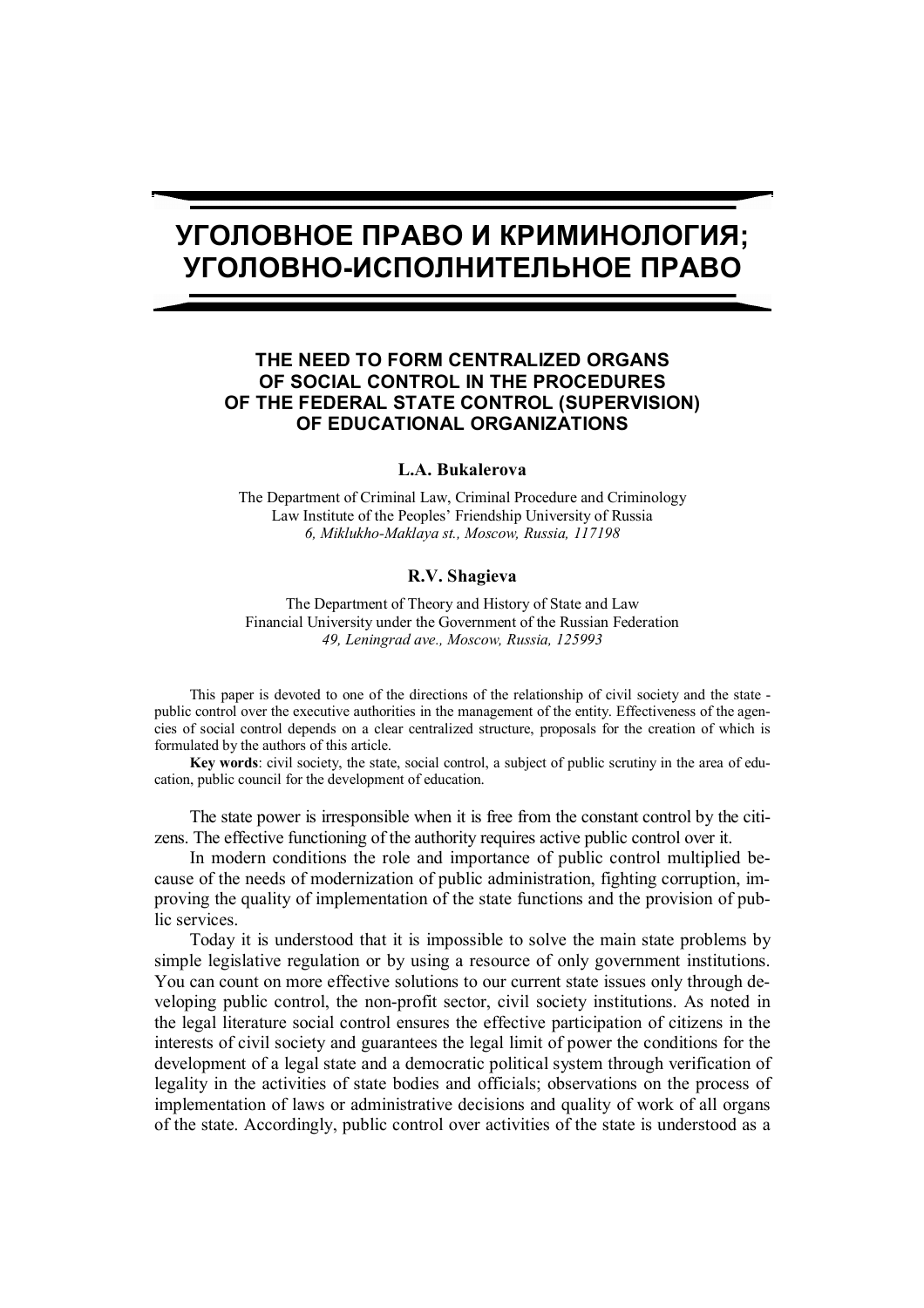process of observation and inspection by citizens of the activities of state bodies and officials which is carried out on behalf of the society for the purpose of realization of the principle of legality, human rights and national interests. The essential characteristics of social control in the modern state are implementing it on the basis of the ideology and values of the legal state; the regulation of the normative acts; it is optional in that case unless otherwise provided by law; subjects may be representatives of public associations and citizens who are non-governmental and municipal employees; the implementation of activities on the public basis [2].

Today the potential of social control in Russia is not fully implemented. Despite the fact that in recent years a number of Federal laws and regulatory legal acts were accepted in the sphere of public control: the Federal laws «On fundamentals of social control in the Russian Federation», «On the Public chamber of the Russian Federation» of the 21.07.2014 № 212-FZ, «On the procedure of consideration of applications of citizens of the Russian Federation» as well as decrees of the President of the Russian Federation «On the procedure for the formation of public councils under the Federal ministries, Federal services and Federal agencies, guidance activities which are made by the President of the Russian Federation, the Federal services and Federal agencies subordinate to these Federal ministries». The provision of the public Council of the Federal service for supervision in education and science approved by Order «from 03.02.2014 № 83 «On Public Council of the Federal service for supervision in education and science» expanding the opportunities for participation of citizens and public associations in the management of the Affairs of the state. The law on public control must be improved. It is positively that currently there is an intensive process of harmonization of the provisions of internal regulations with the requirements of the relevant rules of international law including in the study area [1].

Federal law of 21.07.2014 № 212-FZ «On fundamentals of social control in the Russian Federation» under public control understands the activities of the subjects of social control aimed at monitoring the activities of bodies of state power, bodies of local self-government, state and municipal organizations, other agencies and organizations in accordance with Federal laws separate public authority and for public inspection, analysis and public evaluations published by their acts and decisions.

Based on the above legal definition it is possible to formulate the concept of «public control in the sphere of education» is a legal activity of subjects of public control in order to monitor the activity of bodies of state power, bodies of local selfgovernment, state and municipal organizations, other agencies and organizations in the field of education operating in accordance with the Federal law of an individual public authority and for public inspection, analysis and public evaluations published by their acts and accept solutions needed to prevent crime and abuse of power in this area.

In the context of defined concepts believe that the bodies of control and supervision in the sphere of education should have a clear centralized structure. Otherwise, you receive divergence in understandings of the goals in the action and ultimately in results.

The Federal law of 21.07.2014 № 212-FZ «On fundamentals of social control in the Russian Federation» evidences about the necessity of the vertical structure of the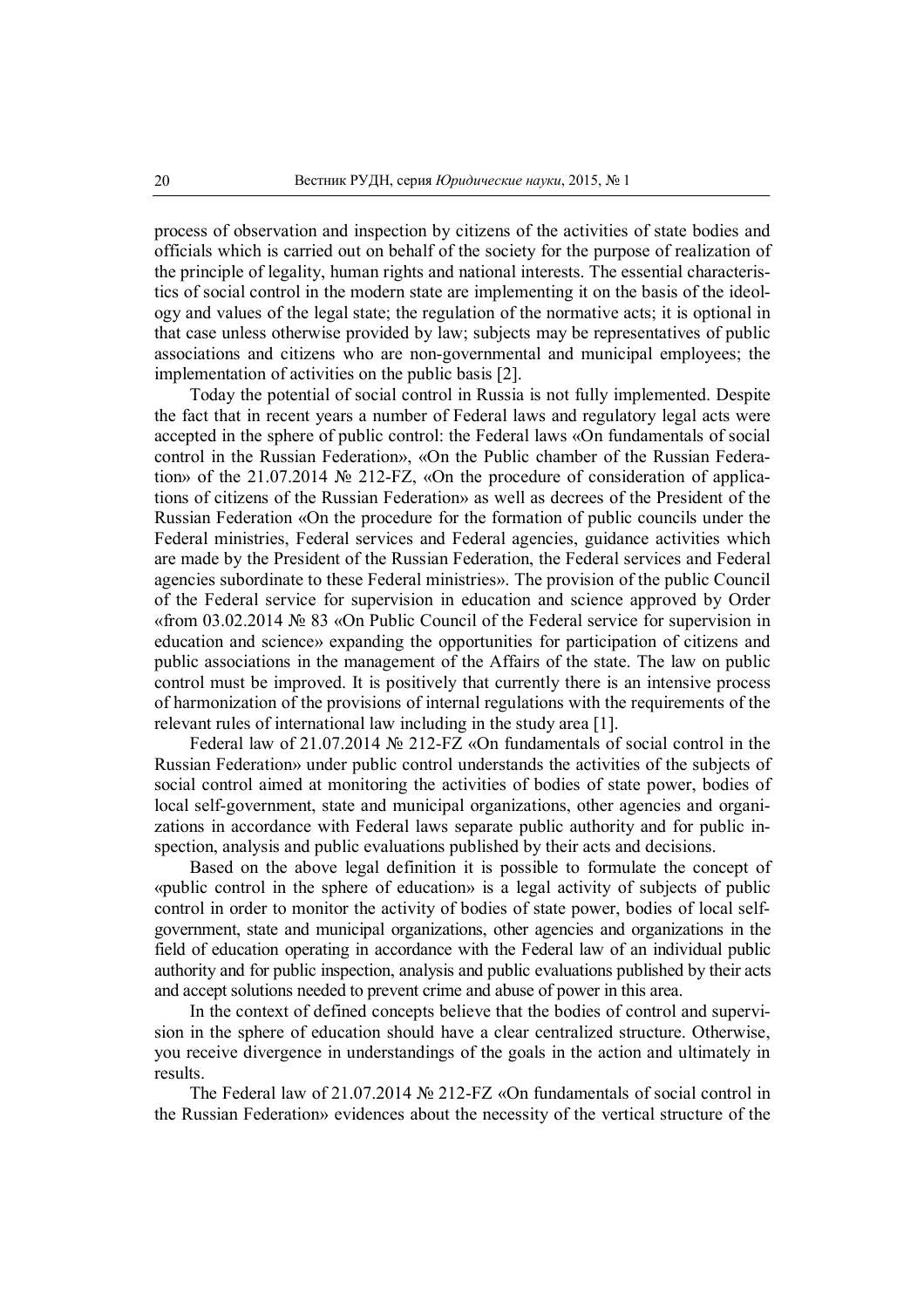bodies of control and supervision in the sphere of education. It is important that the Provision of the public Council of the Federal service for supervision in education and science» which was approved by the Order from 03.02.2014 № 83 «On Public Council of the Federal service for supervision in education and science» indicated on the interaction of the Federal service for supervision in education and science (Rosobrnadzor) with the Public chamber of the Russian Federation in the formation of the Public Council: «this Regulation defines the competence, the order of forming staff and activities of the Public Council under the Federal service for supervision in education and science, the order of interaction of the Federal service for supervision in education and science (Rosobrnadzor) with the public chamber of the Russian Federation in the formation of the Public Council as well as the procedure and conditions for inclusion in the composition of the Public Council members of the Public chamber independent from the state authorities of the Russian Federation experts, representatives of public interest organizations and other persons».

While the subjects of public control in the sphere of education can be: citizens as public officers or public experts; public associations and other non-profit organizations.

In our view, the subjects of public control in the sphere of education should be: the Public chamber of the Russian Federation; a Public Council under the Ministry of education and science of the Russian Federation; Public Council under the Federal service for supervision in education and science; public councils attached to the bodies of state power of subjects of the Russian Federation in the sphere of education; public councils at the local government bodies of municipal areas and urban districts in the sphere of education; community councils in educational organizations.

Regarding the characteristics of such a subject as the Public chamber of the Russian Federation we should use the Federal law dated 04.04.2005 №. 32-FZ (as amended on 20.04.2014) «On the Public chamber of the Russian Federation» and «Regulation of the Public chamber of the Russian Federation» accepted at the plenary meeting of the Public chamber of the Russian Federation 22.01.2006 G. (edited on 26.06.2014).

Concerning the second subject «the Public Council under the Ministry of education and science of the Russian Federation» we may use the Order of the Ministry of education and science dated 13.11.2012 № 913 (edited on 24.05.2013) «On approval of the Provision of the Public Council under the Ministry of education and science of the Russian Federation».

On the third subject «Public Council of the Federal service for supervision in education and science» we should use the Order of Rosobrnadzor from 03.02.2014 № 83 «On Public Council of the Federal service for supervision in education and science».

In the analysis of the fourth subject «public councils in the bodies of state power of subjects of the Russian Federation in the sphere of education» unfortunately, it should be stated that there is no official document model. Such a model legal act, in our opinion, should be formulated. Moreover, some experiences of legal regulation of the activities of such subjects have already been accumulated in regions. As an example, we may indicate the Appendix № 1 to the order of the Ministry of education of Saratov region from 09.04.2014 № 1063 «Appendix № 1 to the order of the Ministry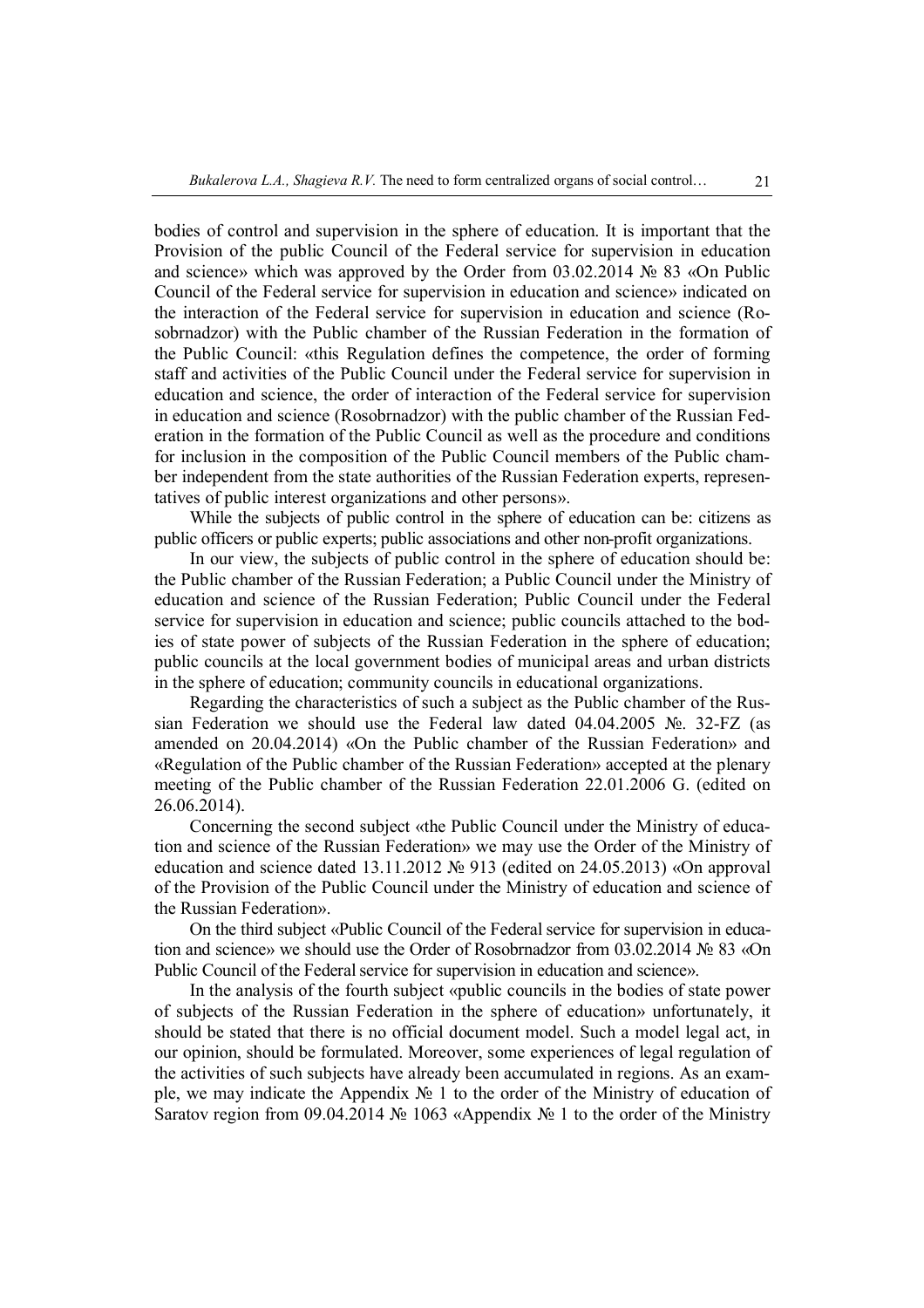of education on December 18, 2013 № 3689 which approved «The regulations of the Public Council under the Ministry of education of Saratov region».

Also developed «Approximate the provision of the Public Council under the local authority of the municipal district (urban district) of the Republic of Bashkortostan which manages in the sphere of education» approved by the Order of local government of the municipal district (urban district) of the Republic of Bashkortostan managing in the field of education of 2013 (date not clear).

Advantageously that each subject of the Federation should issue a similar model (approximate) the provisions and regulations for inferior authorities in the sphere of education.

On the fifth subject carrying out public control over education at the lowest level «the public Council under the local government bodies of municipal areas and urban districts in education» it may also be noted that there is no model provision in this case. This leads to the fact that there is not a legal basis in specific municipalities for their activities.

As such a negative example, it is possible to specify that for example there is no Provision regulating the work of the Public Council on education under the control of South-Eastern education district of education Department of the Kirov region. On the website we only found «A plan of work of the Public Council on education in management of UVOO 2013», «Meeting of the Public Council on education for 2014» from 17.01.2014 and «Reception of the Public Council in Malmyzhsky area» from 18.04.2014.

It is a similar state of Affairs and at the community education Council of Orenburg. On the website posted only «Composition of the Board of public education». Nowhere is the guidance on the regulations of the Board or of any other normative documents.

Sometimes the agencies of social control at this level have a slightly different name, for example, as in «The Regulation on Municipal public Council for the development of education under the Department of education of the city district Kolomna». In our opinion this terminological inconsistency and discrepancy are not valid.

And it is absolutely not legally correct is the fact that when the provision of the public Council will be approved by the Council itself. So, the provision of the Public Council for the development of education in the city of Ryazan was approved by the decision of the Public Council for the development of education in the city of Ryazan from February 14, 2014 Protocol № 120.

However, there are positive experiences in the implementation of public control in the sphere of education in this municipality which should be spread widely. So, it is necessary to note the presence on the website of the Department of education and youth policy of the administration of the city of Ryazan collection «The Public Council for the development of education in the city of Ryazan» (Ryazan: Education Ryazan, 2014. — 24 p.). The collection contains information about the representatives of the local community which became part of the Public Council for the development of education of the city of Ryazan as well as the Position of the Council's activities and an indicative work plan for 2014 and the publication is intended for teachers and parents, the media and a wide range of readers.